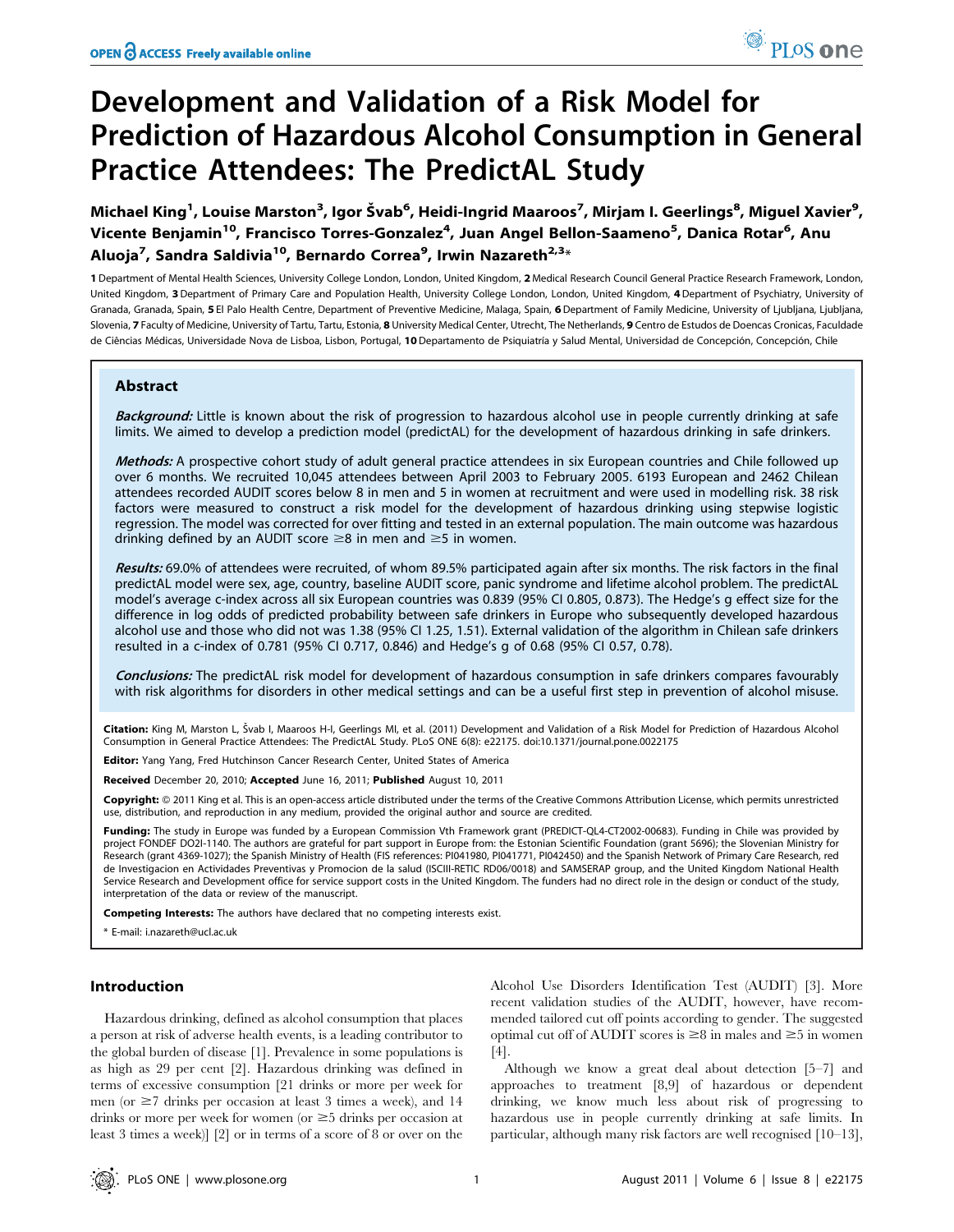effective prevention is hindered by lack of evidence about their combined effect. Our objectives were to develop a risk model (predictAL) for the future development of hazardous drinking in safe drinkers attending European general practices and test its predictive power in a non-European setting. We took the approach of risk models developed to predict onset of cardiovascular disease [14] and risk of major depression (predictD) [15], both of which provide a percentage risk estimate over a given time period.

#### Methods

#### Study setting and design

To develop the predictAL model we used data from a prospective cohort of general practice attenders which had been established to develop a risk model (predictD) for the development of major depression[15,16]. The research was approved in the lead centre (UK) by the South East Multi-centre Research Ethics Committee and by key ethical committees in each of the other centres. The study was conducted in six European countries: 1) 25 general practices in the Medical Research Council's General Practice Research Framework, in the United Kingdom; 2) nine large primary care centres in Andalucía, Spain; 3) 74 general practices nationwide in Slovenia; 4) 23 general practices nationwide in Estonia; 5) seven large general practice centres near Utrecht, The Netherlands; and 6) two large primary care centres in the Lisbon area of Portugal. We assessed the external validity of the risk model in patients attending 78 doctors in 10 general practice centres in Concepción and Talcahuano in the Eighth region of Chile. General practices covered urban and rural populations with considerable socio-economic variation.

#### Study participants

General practice attenders aged 18 to 75 were recruited in Europe between April 2003 and September 2004 and in Chile between October 2003 and February 2005. Exclusion criteria were an inability to understand one of the main languages involved, psychosis, dementia and incapacitating physical illness. Recruitment differed slightly in each country because of local service preferences. In the UK and the Netherlands, researchers spoke to patients directly while they waited to see practice staff. In remaining European countries doctors introduced the study to patients before they saw the researchers. In Chile attenders were stratified on age and gender according to figures for the populations served by each health centre and participants selected randomly within each stratum. Participants gave informed consent and undertook a research evaluation within two weeks. All assessments at baseline and both follow-up points were conducted by face-face interview at the practices or in respondents' homes.

## Measurement of hazardous drinking and associated risk factors

Alcohol use in the preceding six months was assessed using the AUDIT [17], a tool for detection of alcohol use disorders in general practice [7]. It is a widely used and well validated instrument that contains 10 questions about use of, and attitudes to, alcohol consumption over the preceding six months. We defined hazardous drinking on AUDIT scores of 8 or more in men and 5 or more in women [4].

Few studies have attempted to measure key risk factors for the development of hazardous drinking in abstinent or safe drinkers. In our establishment of the predict cohort, we measured a wide range of risk factors that were known to be associated with the

onset of major depression [15]. The fact that many of these medical, psychological and social factors are also known to be associated with alcohol misuse in the literature [10,11,11,18,19], also made it possible for us to model risk of hazardous drinking. Where possible, in the predict study we used standardised measures. Questions taken or adapted from published questionnaires or developed for the study were evaluated for test-retest reliability in 285 general practice attendees recruited equally across the European countries before the main study began [16]. Each instrument or question not available in the relevant languages was translated from English and back-translated by professional translators [16]. The 38 candidate risk factors are listed numerically as RF1–38. Those subjected to test-retest reliability are shown in italics; agreement was high [16].

- Age (RF1), sex (RF2), occupation (RF3), educational level (RF4), marital status (RF5), employment status (RF6), ethnicity (RF7), living alone or with others (RF8), born in country of residence or abroad (RF9) and long standing physical illness (RF10).
- A DSMIV diagnosis of major depression in the preceding six months was made using the Depression Section of the Composite International Diagnostic Interview (CIDI) (RF11) [20,21].
- N Life-time depression was based on affirmative answers to both of the first two questions of the CIDI depression section (RF12).
- Stress in paid and unpaid work in the preceding six months using questions from the job content instrument [22]. Participants were categorised as feeling in control in paid work (RF13) or unpaid work (RF14); as experiencing difficulties without support in paid or unpaid work (RF15); and experiencing distress without feeling respect for their paid or unpaid work (RF16).
- N Financial strain using a question used in UK government social surveys(RF17) [23].
- N Besides the 10 AUDIT questions we asked whether participants had ever had problems with drinking too much alcohol or had ever received treatment for an alcohol problem (RF18).
- AUDIT score at baseline (RF19). Binge drinking at baseline was taking from responses to question three of the AUDIT. Binge drinking was defined as ''having six or more drinks on one occasion'' at least monthly (RF20).
- Self-rated physical (RF21) and mental health (RF22) were assessed by the Short Form 12 [24]. The weights used to calculate scores are from version 1.
- Whether participants had ever used recreational drugs using adapted sections of the CIDI (RF23).
- We asked whether participants currently smoked cigarettes, cigars or a pipe (RF24). It was not possible to collect smoking data in the Netherlands and Estonia (see statistical analysis below).
- $\bullet$  Questions on the quality of sexual (RF25) and emotional relationships( $RF26$ ) with partners or spouses [25].
- Presence of serious physical, psychological or substance misuse problems, or any serious disability, in people who were in close relationship to participants (RF27).
- $\bullet$  Difficulties in getting on with people and maintaining close relationships (RF28) [26].
- Childhood experiences of physical and/or emotional (RF29) and sexual abuse (RF30) [27].
- Holding religious and/or spiritual beliefs (RF31) [28].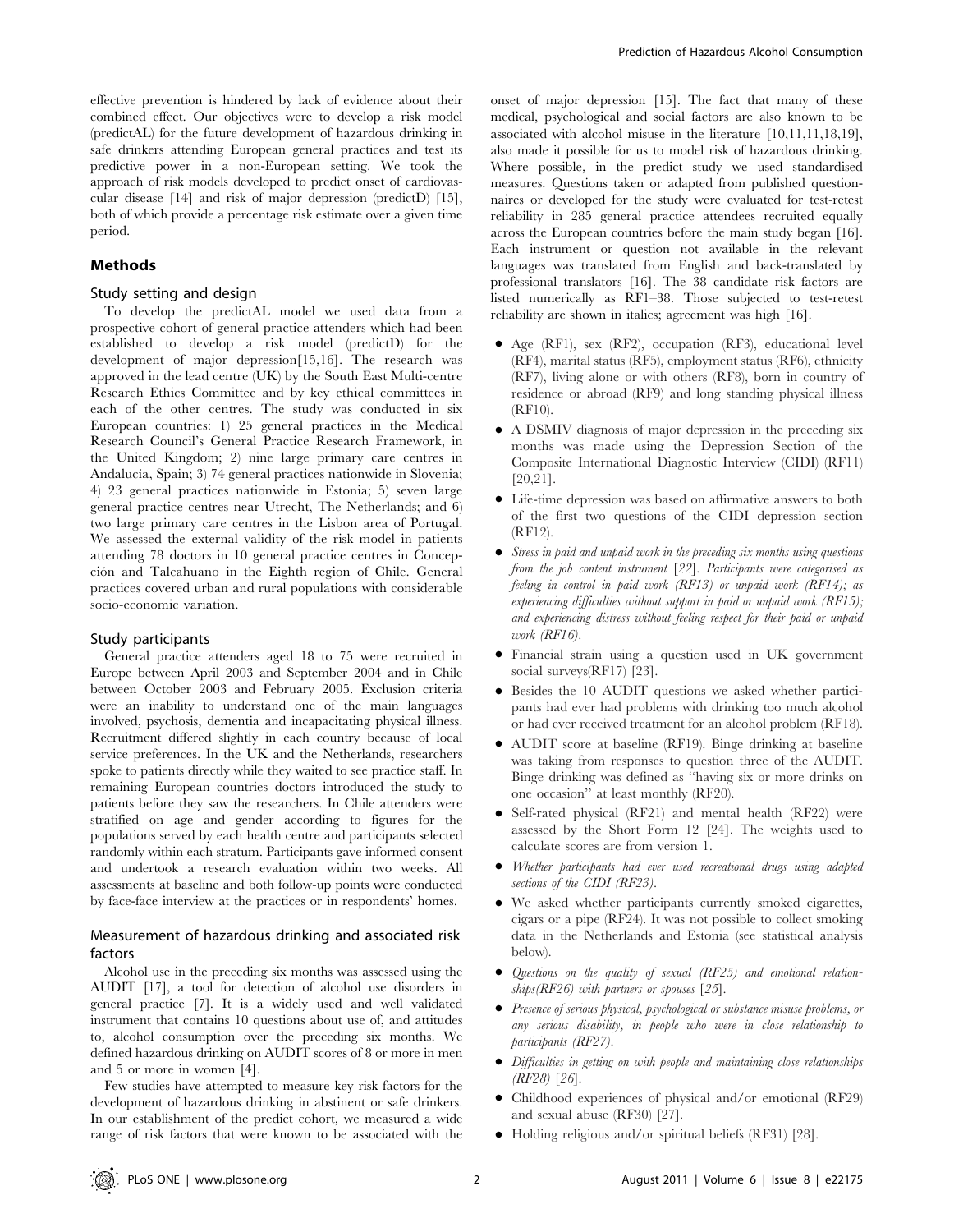- History of serious psychological problems (RF32) or suicide in first-degree relatives (RF33) [29].
- Anxiety (RF34) and panic symptoms (RF35) in the previous six months using relevant sections of the Patient Health Questionnaire (PHQ) [30].
- $\bullet$  Major life events in the preceding six months (RF36), using the List of Threatening Life Experiences Questionnaire [31].
- Experiences of discrimination (RF37) in the preceding six months on grounds of sex, age, ethnicity, appearance, disability or sexual orientation using questions from a European study [32].
- Adequacy of social support (RF38) from family and friends [33].

#### Main outcome

All participants were re-evaluated after six months using the AUDIT.

## Statistical analysis

**Data imputation.** Missing data in all variables were imputed using the method of chained equations, implemented in the Stata command ice [34]. This involves using regression models to determine plausible values for the missing data, starting with variables that had the lowest percentage of missing data and continuing until all variables are imputed. Continuous variables were imputed using multiple linear regression. Dichotomous variables were imputed using logistic regression and nominal variables such as employment status, education status, control in paid work, discrimination, problems with someone close, satisfaction with emotional relationship with spouse or partner were imputed using multinomial logistic regression. Number of life events was imputed using ordered logistic regression. This process was carried out ten times (cycles) resulting in one imputed dataset. Then the whole process was repeated to give ten imputed datasets to allow variability due to uncertainty of the exact values [35]. The

#### **6 COUNTRIES**

**BASELINE** 





final imputation model consisted of all variables listed above (with the exception of smoking status, the reasons for which are explained later) as well as the outcome included as a continuous score and then dichotomised before analysis. Each imputed dataset was analysed separately and estimates were combined using Rubin's rules [36].

Preliminary steps. Before building the multivariable model we undertook two preliminary steps. 1) Data on smoking history was collected as an additional part of the original PREDICT study. The cost incurred for this aspect of the data collection was covered by funds obtained independently by each participating centre but this was not possible in the Netherlands and Estonia. We hence first analysed data from the four European countries that were able to collect a smoking history as we believed this was very likely to be an important predictor variable. However, when current smoking (risk factor 24 above) showed no association with development of hazardous drinking we dropped this risk factor from the analysis. 2) A rule of thumb for estimating sample sizes for developing prognostic models is that there should be at least 10 events for each variable entered in the model [37]. Thus, given the event rate of hazardous drinking, we did not enter all 38 predictor variables into the model. Instead, we first conducted a series of univariable analyses to select out those variables that were not significant at the  $p<0.1$  level. The remaining variables were then entered into the full multivariable model. These were AUDIT score at baseline; age at baseline; SF12 physical health score; SF12 mental health score; sex; professional status; educational status; marital status; employment status; living alone; lifetime alcohol problem; ever used recreational drugs; satisfaction with sex life; satisfaction with emotional relationship with spouse/partner; physical or emotional child abuse; religious/spiritual beliefs; presence of panic syndrome; binge drinking and country of residence of each participant.

Model building. We developed our multivariable predictAL model in the imputed data for safe or abstinent drinkers (male AUDIT score  $\leq$ 8 and females AUDIT score  $\leq$ 5) by examining

## **CHILE**

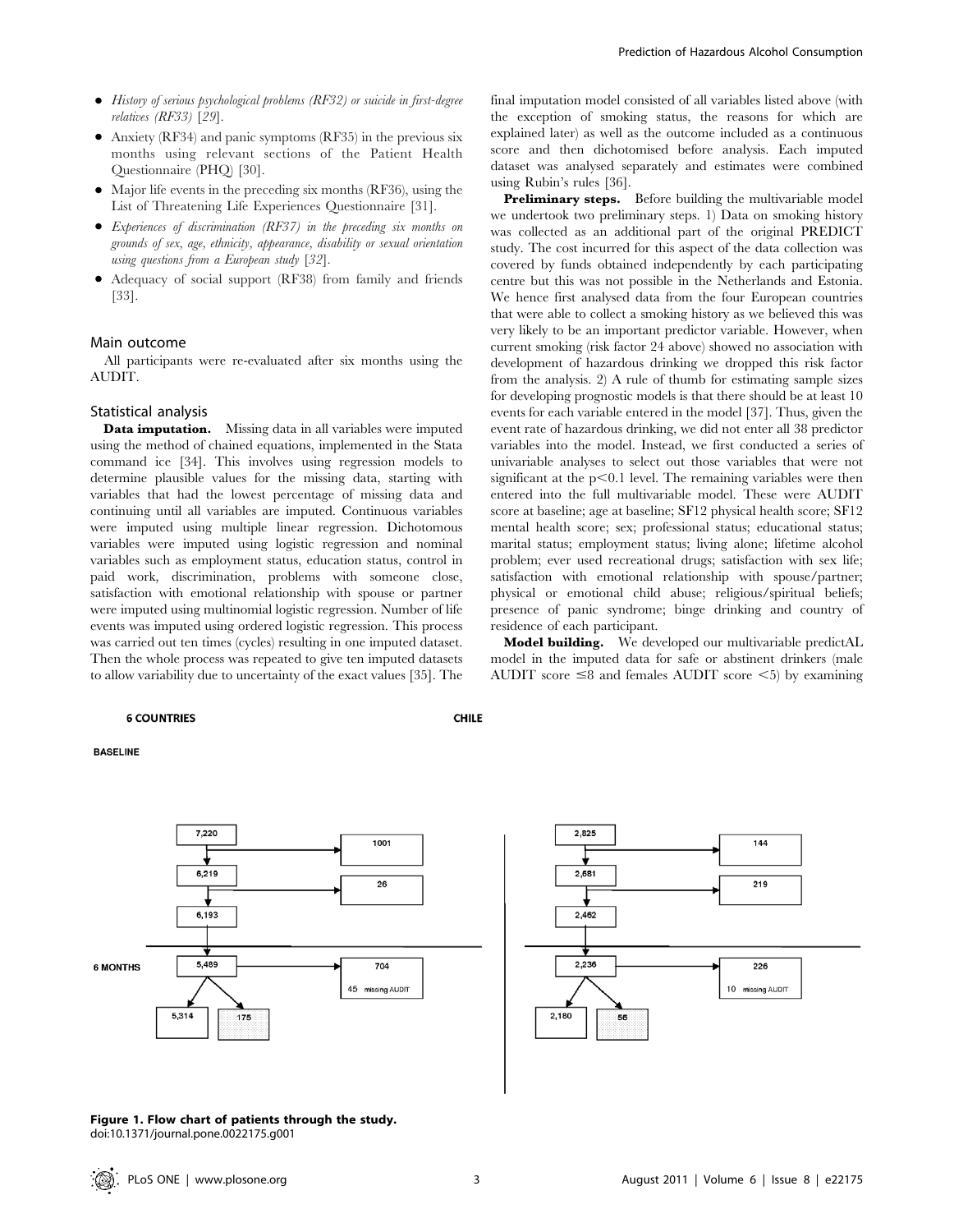the 19 remaining predictor variables at baseline in a stepwise logistic regression with robust standard errors to adjust for general practice clustering. We used a conservative threshold for inclusion of  $p<0.01$  in order to produce a stable model and minimise the degree of over-fitting. We retained age and sex in all regression models because of their well known associations with development of hazardous drinking [18]. We also retained country because of an *a priori* assumption of clustering within country. Multivariable fractional polynomial analysis was used to assess possible nonlinear effects of continuous predictors. Pair wise interactions

|  | Table 1. Demographic characteristics of the study population. |  |  |  |  |
|--|---------------------------------------------------------------|--|--|--|--|
|--|---------------------------------------------------------------|--|--|--|--|

| Variable                                 | Europe 6 |                | UK           |                 | Spain          |                | Slovenia       |              | Estonia      |             | <b>Netherlands</b> |                | Portugal     |                | Chile          |                |
|------------------------------------------|----------|----------------|--------------|-----------------|----------------|----------------|----------------|--------------|--------------|-------------|--------------------|----------------|--------------|----------------|----------------|----------------|
| N (% of European<br>sample)              | 6193     | 100            | 1016         | 16              | 1170           | 19             | 1035           | 17           | 898          | 15          | 967                | 16             | 1107         | 18             | 2462           |                |
|                                          | N        | %              | n            | %               | n              | $\%$           | Ν              | %            | n            | %           | n                  | %              | n            | %              | n              | %              |
| <b>Hazardous drinking</b><br>at 6 months |          |                |              |                 |                |                |                |              |              |             |                    |                |              |                |                |                |
| Yes                                      | 175      | 3              | 56           | 6               | 13             | $\mathbf{1}$   | 14             | 1            | 24           | 3           | 58                 | 6              | 10           | $\mathbf{1}$   | 56             | $\overline{2}$ |
| No                                       | 5314     | 86             | 829          | 82              | 917            | 78             | 934            | 90           | 829          | 92          | 822                | 85             | 983          | 89             | 2180           | 89             |
| Missing                                  | 704      | 11             | 131          | 13              | 240            | 21             | 87             | 8            | 45           | 5           | 87                 | 9              | 114          | 10             | 226            | 9              |
| Sex                                      |          |                |              |                 |                |                |                |              |              |             |                    |                |              |                |                |                |
| Male                                     | 1941     | 31             | 360          | 35              | 331            | 28             | 354            | 34           | 206          | 23          | 357                | 37             | 333          | 30             | 590            | 24             |
| Female                                   | 4252     | 69             | 656          | 65              | 839            | 72             | 681            | 66           | 692          | 77          | 610                | 63             | 774          | 70             | 1872           | 76             |
| Age mean (SD)                            | 49       | (15)           | 54           | (14)            | 50             | (15)           | 49             | (14)         | 43           | (16)        | 49                 | (15)           | 50           | (15)           | 47             | (15)           |
| <b>Professional status</b>               |          |                |              |                 |                |                |                |              |              |             |                    |                |              |                |                |                |
| Professional                             | 4860     | 78             | 732          | 72              | 1057           | 90             | 876            | 85           | 601          | 67          | 591                | 61             | 1003         | 91             | 2426           | 99             |
| Not professional                         | 1202     | 19             | 256          | 25              | 112            | 10             | 156            | 15           | 251          | 28          | 323                | 33             | 104          | 9              | 32             | $\mathbf{1}$   |
| Missing                                  | 131      | $\overline{2}$ | 28           | 3               | 1              | 0.1            | 3              | 0.3          | 46           | 5           | 53                 | 5              | 0            | 0              | 4              | 0.2            |
| <b>Education</b>                         |          |                |              |                 |                |                |                |              |              |             |                    |                |              |                |                |                |
| Higher                                   | 1739     | 28             | 383          | 38              | 144            | 12             | 167            | 16           | 519          | 58          | 385                | 40             | 141          | 13             | 81             | 3              |
| Secondary                                | 2007     | 32             | 422          | 42              | 240            | 21             | 386            | 37           | 276          | 31          | 479                | 50             | 204          | 18             | 929            | 38             |
| Primary or no education                  | 1955     | 32             | 26           | 3               | 782            | 67             | 237            | 23           | 103          | 11          | 79                 | 8              | 726          | 66             | 1140           | 46             |
| Trade or other                           | 448      | $\overline{7}$ | 165          | 16              | $\overline{2}$ | 0.2            | 245            | 24           | 0            | $\pmb{0}$   | 0                  | 0              | 36           | 3              | 310            | 13             |
| Missing                                  | 44       | 1              | 20           | 2               | $\pmb{0}$      | 0              | 0              | 0            | 0            | $\pmb{0}$   | 24                 | $\overline{2}$ | 0            | 0              | $\overline{2}$ | 0.1            |
| <b>Marital status</b>                    |          |                |              |                 |                |                |                |              |              |             |                    |                |              |                |                |                |
| Married or living together               | 4471     | 72             | 774          | 76              | 822            | 70             | 739            | 71           | 613          | 68          | 718                | 74             | 805          | 73             | 1418           | 58             |
| Not married or<br>living together        | 1703     | 28             | 241          | 24              | 347            | 30             | 293            | 28           | 285          | 32          | 236                | 24             | 301          | 27             | 1044           | 42             |
| Missing                                  | 19       | 0.3            | $\mathbf{1}$ | 0.1             | $\mathbf{1}$   | 0.1            | 3              | 0.3          | $\pmb{0}$    | 0           | 13                 | 1              | $\mathbf{1}$ | 0.1            | 0              | 0              |
| <b>Employment</b>                        |          |                |              |                 |                |                |                |              |              |             |                    |                |              |                |                |                |
| Employed or full<br>time student         | 3083     | 50             | 480          | 47              | 386            | 33             | 550            | 53           | 640          | 71          | 502                | 52             | 525          | 47             | 837            | 34             |
| Retired                                  | 1463     | 24             | 305          | 30              | 188            | 16             | 381            | 37           | 142          | 16          | 139                | 14             | 308          | 28             | 197            | 8              |
| Other                                    | 1611     | 26             | 231          | 23              | 595            | 51             | 97             | 9            | 116          | 13          | 299                | 31             | 273          | 25             | 1428           | 58             |
| Missing                                  | 36       | $\mathbf{1}$   | $\mathbf 0$  | 0               | $\mathbf{1}$   | 0.1            | $\overline{7}$ | $\mathbf{1}$ | 0            | $\mathbf 0$ | 27                 | 3              | $\mathbf{1}$ | 0.1            | $\mathbf 0$    | 0              |
| <b>Ethnicity</b>                         |          |                |              |                 |                |                |                |              |              |             |                    |                |              |                |                |                |
| White European                           | 5996     | 97             | 945          | 93              | 1157           | 99             | 1030           | 100          | 897          | 100         | 875                | 90             | 1092         | 99             | $\pmb{0}$      | 0              |
| Not white European                       | 131      | $\overline{2}$ | 33           | 3               | 11             | $\mathbf{1}$   | 3              | 0.3          | $\mathbf{1}$ | 0.1         | 68                 | $\overline{7}$ | 15           | $\mathbf{1}$   | 2462           | 100            |
| Missing                                  | 66       | $\mathbf{1}$   | 38           | $\overline{4}$  | $\overline{2}$ | 0.2            | $\overline{2}$ | 0.2          | $\pmb{0}$    | $\pmb{0}$   | 24                 | $\overline{2}$ | $\mathbf 0$  | $\pmb{0}$      | $\pmb{0}$      | $\pmb{0}$      |
| <b>Household status</b>                  |          |                |              |                 |                |                |                |              |              |             |                    |                |              |                |                |                |
| Living alone                             | 691      | 11             | 137          | 13              | 74             | 6              | 124            | 12           | 96           | 11          | 171                | 18             | 89           | 8              | 104            | $\overline{4}$ |
| Not living alone                         | 5502     | 89             | 879          | 87              | 1096           | 94             | 911            | 88           | 806          | 89          | 796                | 82             | 1018         | 92             | 2358           | 96             |
| Born in country of<br>residence          |          |                |              |                 |                |                |                |              |              |             |                    |                |              |                |                |                |
| Yes                                      | 5654     | 91             | 940          | 93              | 1119           | 96             | 817            | 79           | 824          | 92          | 880                | 91             | 1074         | 97             | 2451           | 100            |
| No                                       | 459      | $\overline{7}$ | 72           | $7\overline{ }$ | 48             | $\overline{4}$ | 214            | 21           | 30           | 3           | 62                 | 6              | 33           | $\overline{3}$ | $\overline{7}$ | 0.3            |
| Missing                                  | 80       | $\mathbf{1}$   | 4            | 0.4             | 3              | 0.3            | 4              | 0.4          | 44           | 5           | 25                 | 3              | 0            | 0              | 4              | 0.2            |

doi:10.1371/journal.pone.0022175.t001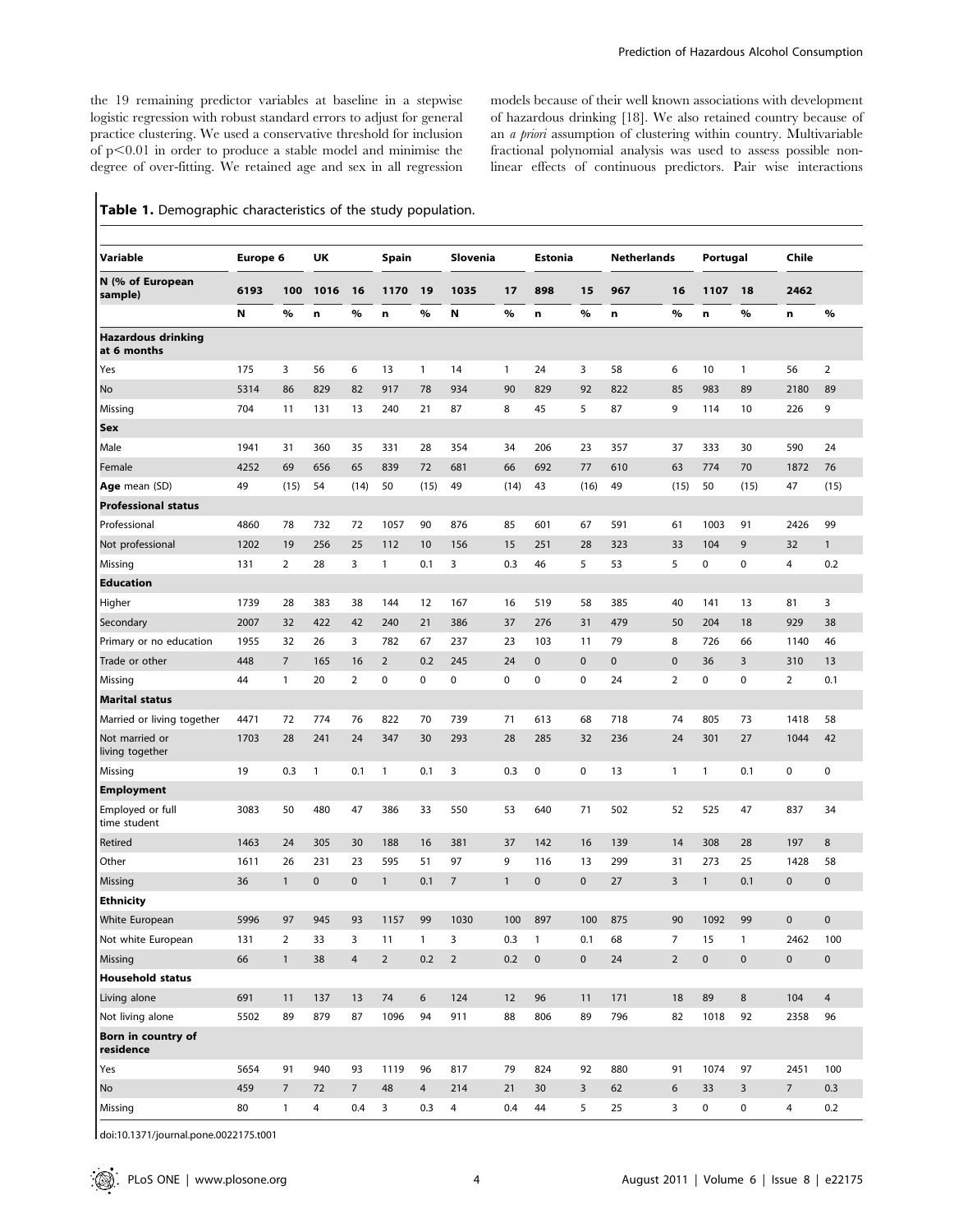Table 2. Missing data in outcome and covariates in Europe and Chile.

|                                                    |                                       | Europe6 (N = 6193) |                | Chile $(N = 2462)$ |  |  |  |  |
|----------------------------------------------------|---------------------------------------|--------------------|----------------|--------------------|--|--|--|--|
|                                                    | n                                     | $\%$               | N              | $\%$               |  |  |  |  |
|                                                    | Missing hazardous drinking six months |                    |                |                    |  |  |  |  |
| No                                                 | 5489                                  | 89                 | 2236           | 89                 |  |  |  |  |
| Yes                                                | 704                                   | 11                 | 226            | 9                  |  |  |  |  |
|                                                    | Missing data from any covariate       |                    |                |                    |  |  |  |  |
| No                                                 | 5063                                  | 82                 | 2400           | 97                 |  |  |  |  |
| Yes                                                | 1130                                  | 11                 | 62             | 3                  |  |  |  |  |
| Missing data from any covariate in the final model |                                       |                    |                |                    |  |  |  |  |
| No                                                 | 6140                                  | 99                 | 2460           | 100                |  |  |  |  |
| Yes                                                | 1<br>53                               |                    | $\overline{2}$ | 0.1                |  |  |  |  |

doi:10.1371/journal.pone.0022175.t002

between the variables in the model and sex were tested. The resulting predictAL score provides a predicted probability of hazardous alcohol consumption developing over six months.

Internal validation. We calculated the c-index [38] to estimate the discriminative power of the final predictAL model in each European country and all European countries combined. We adjusted for over-fitting of our model by computing a shrinkage factor based on the initial model including all 19 variables and applied it to the model coefficients [39]. We assessed the goodness of fit of the final predictAL model by grouping individuals into deciles of predicted risk and comparing the observed probability of hazardous drinking within these groups with the average risk. We calculated effect sizes using Hedge's g [40] for the difference in log odds of predicted probability between patients who were later observed to be hazardous drinkers and those who were not. Finally we report the threshold values of risk score, and the associated sensitivity, for a range of specificity that would be practical (minimising false positives) when using the

instrument in a clinical setting. We stress that these values are for the fitted European model (not the external population) so we might expect them to be worse in practice.

External validation. We used the c-index, Hedge's g and a comparison of predicted versus observed probability of hazardous drinking, to evaluate the performance of the predictAL model in the Chilean data.

All analyses and data imputation were performed using Stata release 11 [41].

## Results

#### Response rates and missing data

15, 205 people attending their general practitioners were approached of whom 10,045 people (69%) took part in the seven countries [16]. Response to recruitment was high in Portugal (76%), Spain (87%), Estonia (80%), Slovenia (80%) and Chile (97%) but lower in the UK (44%) and the Netherlands (45%). Ethical considerations prevented the collection of data on nonresponders at baseline. Across all countries the response to the six months follow-up was 89.5%. 6193 European and 2462 Chilean attenders recorded AUDIT scores below 8 in men or below 5 in women at recruitment and thus were involved in the modelling of risk (Figure 1, table 1).

#### Numbers in the modelling

Once current smoking was eliminated as a significant predictor of risk in the four European countries that collected those data (see analysis section), the predictAL algorithm was developed using data for the 6193 attenders in all six European countries that had AUDIT scores below 8 in men and 5 in women at recruitment. Validation was carried out using six-month outcome data on 2462 exactly similar attenders in Chile (figure 1, table 1). The amount of missing data in outcome and covariates is summarised in table 2. For all countries there were few outcome data missing at baseline, but this increased to 11% after six months in Europe. Taking the set of covariates as a whole, a large proportion of individuals were missing data in at least one covariate. 56% of participants in the

Table 3. PredictAL model derived in the imputed European datasets.

| Variable                       | Coefficient | <b>SE</b> | Coefficient after shrinkage* | p-value |
|--------------------------------|-------------|-----------|------------------------------|---------|
| Constant                       | $-4.783$    | 0.540     | $-4.411$                     | < 0.001 |
| <b>AUDIT</b> score at baseline | 0.722       | 0.066     | 0.640                        | < 0.001 |
| Age (years)                    | $-0.021$    | 0.005     | $-0.019$                     | < 0.001 |
| Female sex                     | 1.503       | 0.268     | 1.344                        | < 0.001 |
| Lifetime alcohol problem       | 0.880       | 0.242     | 0.787                        | < 0.001 |
| Panic                          | 0.669       | 0.254     | 0.598                        | 0.008   |
| Country                        |             |           |                              |         |
| <b>United Kingdom</b>          | Reference   |           |                              |         |
| Spain                          | $-0.823$    | 0.293     | $-0.736$                     | 0.006   |
| Slovenia                       | $-0.983$    | 0.277     | $-0.879$                     | < 0.001 |
| Estonia                        | $-1.082$    | 0.274     | $-0.968$                     | < 0.001 |
| Netherlands                    | $-0.158$    | 0.202     | $-0.141$                     | 0.437   |
| Portugal                       | $-1.212$    | 0.597     | 1.084                        | 0.043   |
| 6 country average              | $-0.710$    |           |                              |         |
| Chile                          |             |           | $-0.344$                     |         |

\*Shrinkage factor 0.894.

doi:10.1371/journal.pone.0022175.t003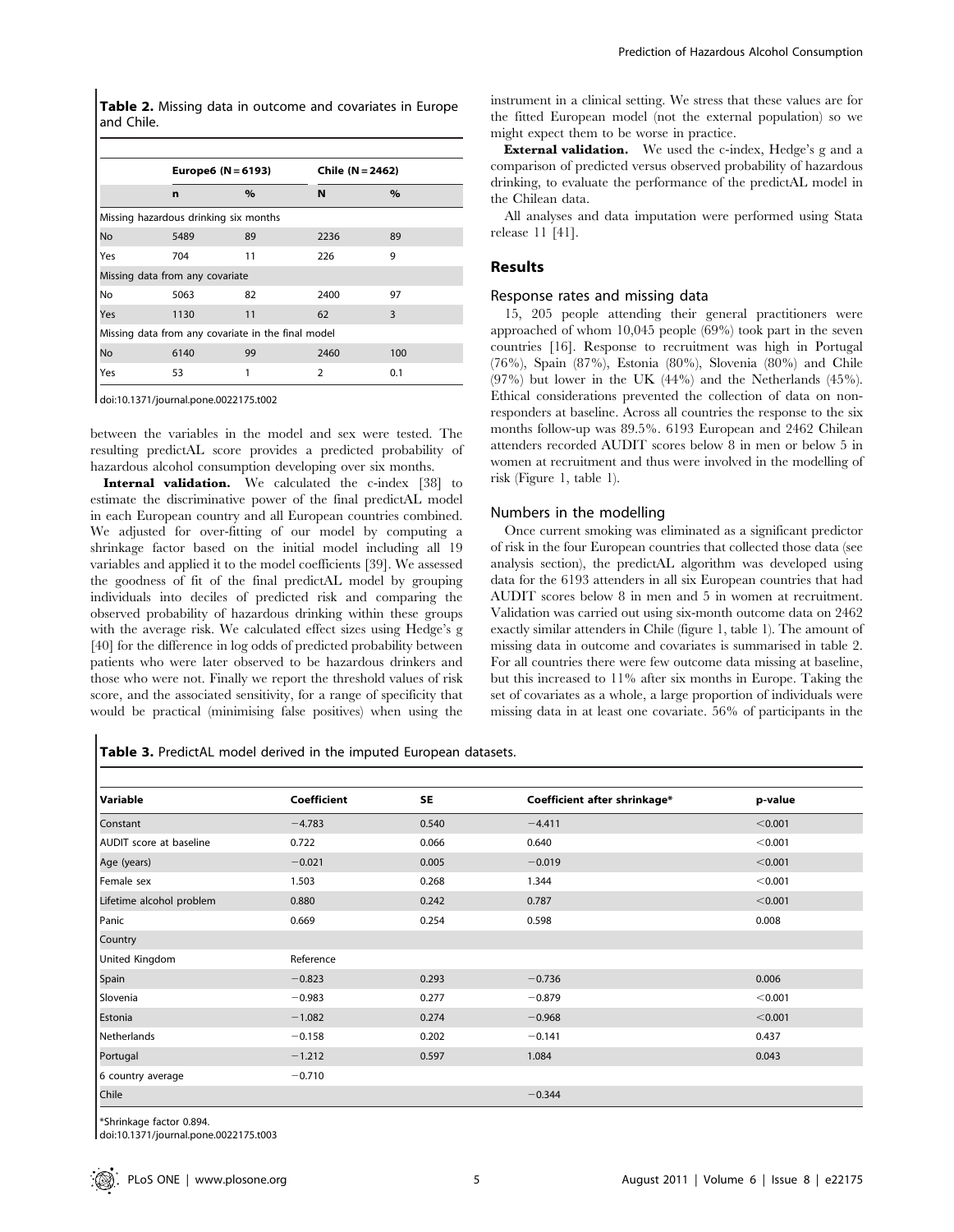six European countries and 67% in Chile were missing data in at least one covariate. However, restricting the set of covariates to only those used in the final model, this proportion decreases to 1% and 0.1%.

## Onset of hazardous drinking

We estimated that the incidence of hazardous drinking over six months in Europe was 4.0% (95% CI: 3.4%, 4.5%) and in Chile was 2.7% (CI 2.0%, 3.3%). The figures given here vary very slightly from table 1 as they are based on imputed data.

#### Development of the predictAL algorithm in Europe

Three variables (baseline AUDIT score, panic syndrome and lifetime alcohol problem) in addition to sex, age and country were retained at  $p<0.01$  after the backwards elimination procedure (table 3). No interactions between sex and other variables in the model were significant. AUDIT score and lifetime alcohol problem was found in each of the 10 imputed data sets. The additional variables to appear were panic syndrome in six imputed datasets, marital status in four and, having ever used recreational drugs in one. Thus, the model was stable in terms of the variables selected.

The c-index for the predict Al model in all the European countries was 0.839 (95% CI 0.0805 to 0.873) (Table 4). The effect size for the difference in log odds of predicted probability between attenders in Europe who subsequently developed hazardous alcohol use and those who did not was 1.38 (95% CI 1.25, 1.51) (table 5). The model discriminated best in the UK, the Netherlands and Spain and least well in Slovenia and Portugal.

To examine the fit of the predictAL model, we divided the European population into deciles of predicted probability of hazardous drinking. Within each decile we plotted mean risk score at recruitment against observed probability of hazardous drinking at six months (figure 2), using the model coefficients shown in table 3. The plot for Europe shows that onset of hazardous drinking in the highest decile of risk score in Europe was approximately 21% in contrast to the overall incidence of 4%.

Estimates of sensitivity and specificity of the predictAL score in predicting the development of hazardous drinking over 6 months are shown in table 6. Examples of participants screening at increasing levels of predicted probability of hazardous alcohol use on the predictAL algorithm are shown in Box S1.

#### External validation of the predictAL algorithm in Chile

The predictAL model was validated in Chile using data provided by the 2462 attenders who were abstinent or safe drinkers at recruitment. In Chile 2% of such people reported hazardous drinking by the 6 months follow-up point. Predicted risks at six months for Chile were obtained using shrunk coefficients. Because country is included in the model, it was necessary to recalibrate the model in Chile. In Chile the c-index for the predictAL model was 0.781 (95% CI 0.717, 0.846) and Hedge's g was 0.68 (95% CI 0.57, 0.78) (tables 4 and 5).

### Sensitivity analysis

The inclusion of country as a variable in the predictAL model accounts for variation between countries in the risk assessment. However, given the relatively lower recruitment rates in the UK and the Netherlands, and their somewhat higher incidence rates of hazardous drinking at 6 months (Table 1), we conducted a sensitivity analysis to see whether exclusion of participants from the UK and the Netherlands changed our prediction model.

| Country            | c-index (95% confidence intervals) |
|--------------------|------------------------------------|
| All European       | $0.839$ (0.805, 0.873)             |
| UK                 | $0.807$ $(0.764, 0.850)$           |
| Spain              | $0.793$ $(0.718, 0.867)$           |
| Slovenia           | $0.764$ $(0.696, 0.831)$           |
| Estonia            | $0.817$ (0.765, 0.870)             |
| <b>Netherlands</b> | $0.830$ $(0.788, 0.871)$           |
| Portugal           | $0.759$ (0.647, 0.871)             |
| Chile*             | $0.781$ $(0.717, 0.846)$           |

Table 4. C-index statistics for the predictAL model each

 $#$ The c-index is also known as the Area under the Relative operating Characteristic (ROC) Curve of sensitivity against 1- specificity. A perfect test has a c-index of 1.00 while a test which performs no better than chance has a cindex of 0.5.

·Risk score computer using unshrunk estimates in Europe and shrunk estimates in Chile.

doi:10.1371/journal.pone.0022175.t004

There were minimal changes in the coefficients for most variables in the model with the exception of country which was no longer significant (data available from the authors on request).

#### **Discussion**

country#.

PredictAL is a brief risk assessment for the development of hazardous drinking over six months, which was developed in general practice in Europe and validated in attenders in Chile. We emphasise that we were not attempting to provide a superior instrument for detection of *current* hazardous drinking; rather we have developed an algorithm to estimate future risk of hazardous drinking. It is accurate with c-indices equal to or above those usually reported for risk prediction in medicine, such as cardiovascular events [42]. The risk factors involved (sex, age, country, baseline AUDIT score, lifetime alcohol problem and the presence of panic syndrome) are not surprising. Our study was not a search for new risk factors; rather it was an attempt to gauge how they might most parsimoniously be combined to model risk in medical settings.

Table 5. Effect sizes computed using Hedge's  $q\#$ .

| Country     | Effect size (95% confidence intervals) |
|-------------|----------------------------------------|
| Europe6     | 1.38(1.25, 1.51)                       |
| UK          | 1.24 (1.04, 1.43)                      |
| Spain       | 1.35 (0.86, 1.85)                      |
| Slovenia    | 0.99(0.51, 1.46)                       |
| Estonia     | 1.16 (0.81, 1.52)                      |
| Netherlands | 1.29 (1.13, 1.44)                      |
| Portugal    | $0.91$ $(0.26, 1.56)$                  |
| Chile       | $0.68$ $(0.57, 0.78)$                  |

#Predicted probabilities were logarithmically transformed and compared between participants who developed hazardous drinking and those who did not over the subsequent six months. Hedge's g is preferred to Cohen's d where the sizes of each group are arkedly unequal. doi:10.1371/journal.pone.0022175.t005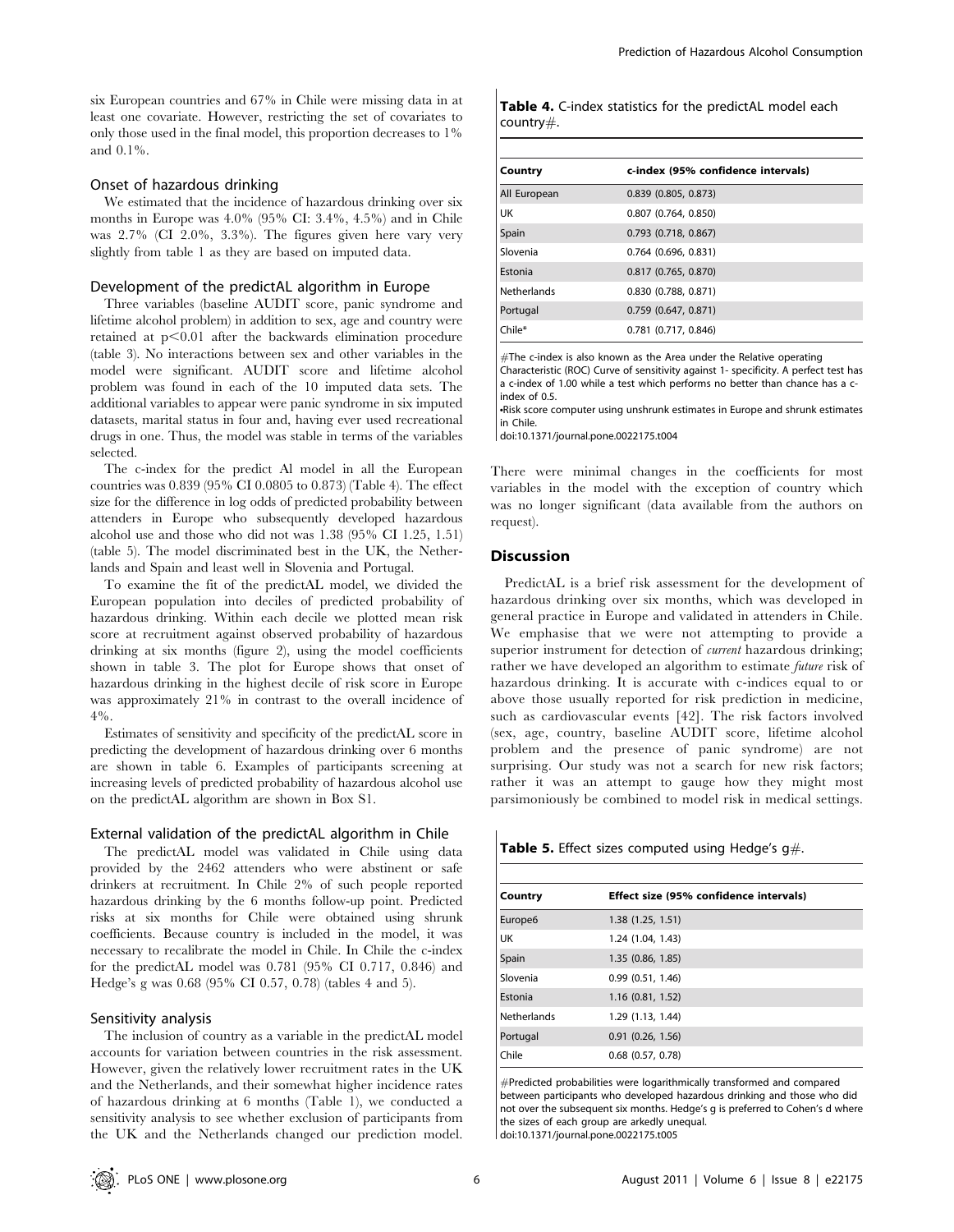



#### Figure 2. Mean predictAL score plotted against observed probability of hazardous drinking (within deciles of the predictAL score). doi:10.1371/journal.pone.0022175.g002

The absence of what might safely be regarded as key risks, such as cigarette smoking, is also not surprising. Modelling risk in this way gives prominence to those risk factors that trump others. When the algorithm is applied in a country besides the six in Europe, or Chile, we recommend using either the overall European coefficient  $(-0.710)$  or the coefficient for the country that most closely matches the six months incidence of hazardous drinking (if known) in the new setting (table 3). The coefficient for Chile was obtained by a recalibration of the predictAL model in that country.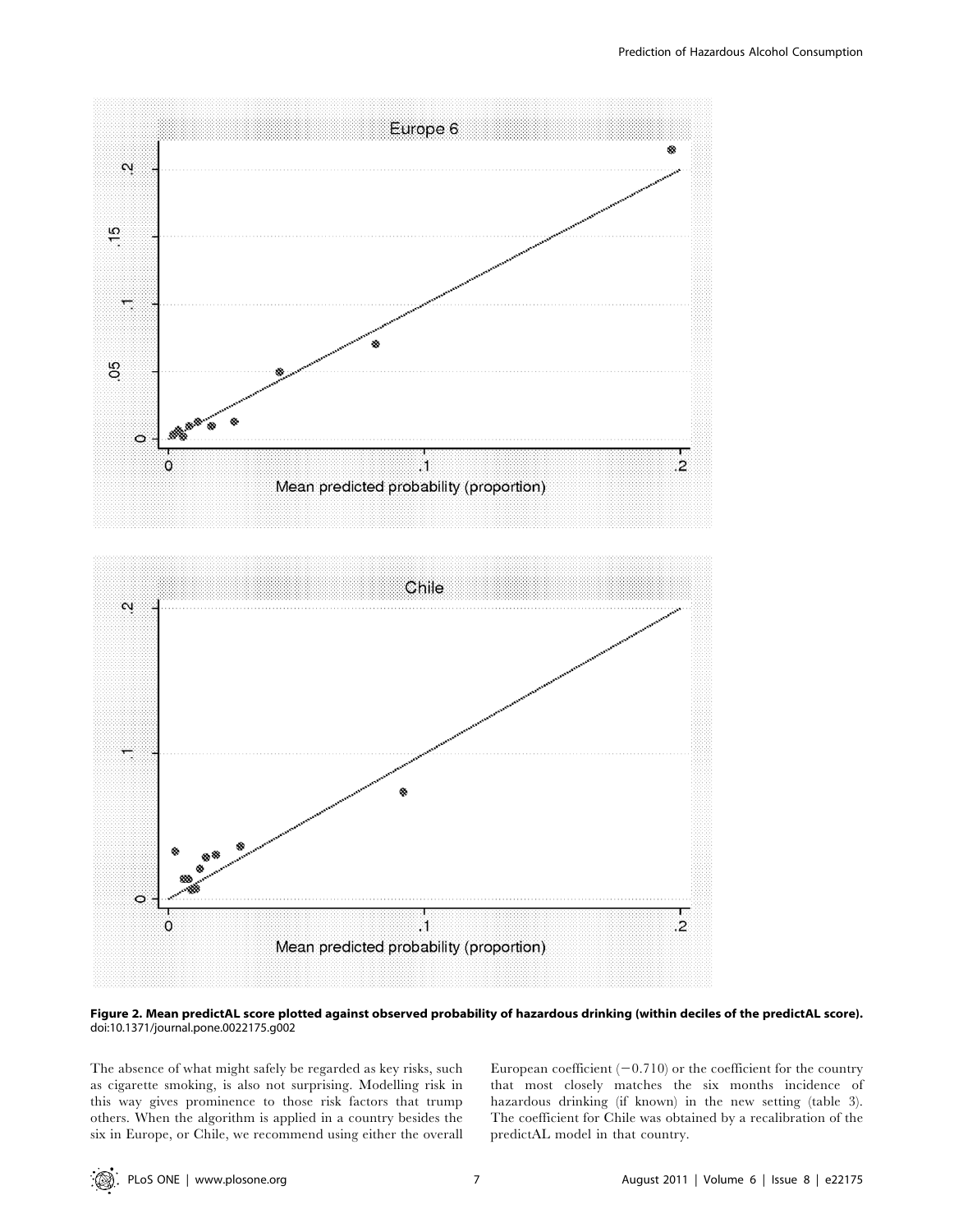Table 6. Thresholds for specificity and sensitivity in each setting.

|                    | Predicted probability of<br>hazardous drinking<br>(predictAL risk score) |             |             |
|--------------------|--------------------------------------------------------------------------|-------------|-------------|
|                    |                                                                          | specificity | sensitivity |
| Europe             | 0.061                                                                    | 0.800       | 0.749       |
| Europe             | 0.079                                                                    | 0.850       | 0.665       |
| Europe             | 0.0107                                                                   | 0.900       | 0.594       |
| Country            |                                                                          |             |             |
| <b>UK</b>          | 0.121                                                                    | 0.800       | 0.722       |
| UK                 | 0.151                                                                    | 0.850       | 0.542       |
| UK                 | 0.179                                                                    | 0.900       | 0.431       |
| Spain              | 0.027                                                                    | 0.800       | 0.600       |
| Spain              | 0.034                                                                    | 0.850       | 0.600       |
| Spain              | 0.048                                                                    | 0.900       | 0.520       |
| Slovenia           | 0.036                                                                    | 0.800       | 0.727       |
| Slovenia           | 0.044                                                                    | 0.850       | 0.636       |
| Slovenia           | 0.061                                                                    | 0.900       | 0.500       |
| Estonia            | 0.060                                                                    | 0.800       | 0.613       |
| Estonia            | 0.068                                                                    | 0.850       | 0.581       |
| Estonia            | 0.091                                                                    | 0.900       | 0.516       |
| <b>Netherlands</b> | 0.127                                                                    | 0.800       | 0.771       |
| <b>Netherlands</b> | 0.144                                                                    | 0.850       | 0.714       |
| <b>Netherlands</b> | 0.170                                                                    | 0.900       | 0.557       |
| Portugal           | 0.022                                                                    | 0.800       | 0.474       |
| Portugal           | 0.029                                                                    | 0.850       | 0.474       |
| Portugal           | 0.045                                                                    | 0.900       | 0.421       |
| Chile              | 0.022                                                                    | 0.800       | 0.415       |
| Chile              | 0.027                                                                    | 0.850       | 0.403       |
| Chile              | 0.038                                                                    | 0.900       | 0.279       |

doi:10.1371/journal.pone.0022175.t006

#### Strengths and limitations

The main strength of our study is that we have developed the predictAL model in one continent and rigorously validated it in another. The c-index provides a standardised way of comparing the discriminative power of tests that use different measurement units in different settings [43] and shows that predictAL compares very favourably with risk instruments for other health problems. However, our study has a number of limitations. Lower recruitment rates in the UK and the Netherlands possibly occurred because the study was not so obviously introduced by the doctors. Nevertheless, response to follow-up in all countries was high and our sensitivity analysis excluding participants from these countries suggests responders were not a particular or unusual group. One strength of using data from a cohort that was established originally to develop a risk model for major depression [15], is that participants were unaware of the aim behind this risk modelling. Including the baseline AUDIT score as a covariate in the model takes account of the dependence between baseline and six month data. Although it might be argued that six months is a relatively short time over which to estimate risk, we believe that it is a pragmatic choice in general practice where longer term prediction may be less salient to patients and doctors. Using a two step process in which variables not likely to enter the model were first removed, reduced the impact of the low event rate of hazardous drinking on the power of our analysis. Finally, although a 3% incidence of hazardous drinking is low from the statistical point of view, this degree of conversion from normal to hazardous drinking over only six months presents a significant clinical risk. Until now we have had no tools whatsoever to predict normal drinkers who are at risk of future hazardous use and our efforts at prevention are also rudimentary. Hence, we believe our analysis adds valuable information to a field in need of innovation.

#### Application in clinical practice

Efforts to deal with the public health and social consequences of hazardous drinking must include a focus of prevention. The questions in predictAL are brief and risk scores can readily be calculated using the algorithm (appendix). Panic disorder is often established before the age of 20 and thus is an early predictor of alcohol misuse that is open to intervention [44]. Furthermore our work shows the potential for extending the AUDIT beyond its usual function of detecting current hazardous and dependent drinkers into the realm of predicting risk of hazardous drinking in so-called safe drinkers. Our results expressed by the c-indices and effect sizes demonstrate a clear difference in risk between safe drinkers who became hazardous drinkers six months later and those who did not. Thus when family doctors use the AUDIT to screen for hazardous alcohol use in their patients they might also consider adding in two extra pieces of information. The first is whether their patient has ever had problems drinking too much alcohol or has ever received treatment for an alcohol problem, and the second is a brief review of panic symptoms experienced in the previous six months (derived from Patient Health Questionnaire 30) [30]. This additional information will enable primary care clinicians to assess the future risk of hazardous drinking in men with AUDIT scores of 8 or less and in women with scores of 5 or less.

In reporting a range of thresholds for sensitivity and specificity (table 6) we would recommend maximising specificity at the cost of reduced sensitivity to minimise the potential workload for family doctors engaging with false positives. For example, if primary care physicians were to use a European threshold for risk of 10.7% (i.e. specificity of 0.9 and sensitivity of 0.594) they could be sure that the numbers of patients falsely identified as at risk of hazardous drinking (false positives) will kept to a minimum. Although this would be at the cost of missing some of those who would go on to develop hazardous drinking over six months, use of a high cut off ensures that prevention efforts are less likely to be wasted on those not at risk of becoming hazardous drinkers. However, if prevention interventions require little input by way of physician time and effort (e.g. a web-based alcohol self-help prevention package), a lower cut off of 6.1% might be considered, as the larger number of positives caught in the net could be offered the intervention without substantially increasing costs to the health service.

We acknowledge that many general practitioners have difficulty dealing with current hazardous use but this difficulty does not detract from efforts to predict hazardous use in advance. In fact, successful prediction may reduce the more challenging work that general practitioners are frequently called on to do with people already drinking unsafely. Patients identified as at risk on screening could be flagged on practice computers to alert practice staff when they attend. Recognition of those at risk may be helpful when it leads to watchful waiting or active support with advice on social and behavioural strategies they might use to reduce their risk. There is controlled trial evidence that shows providing information on coping with anxiety and the consequences of hazardous drinking may prevent alcohol misuse in young people [45]. The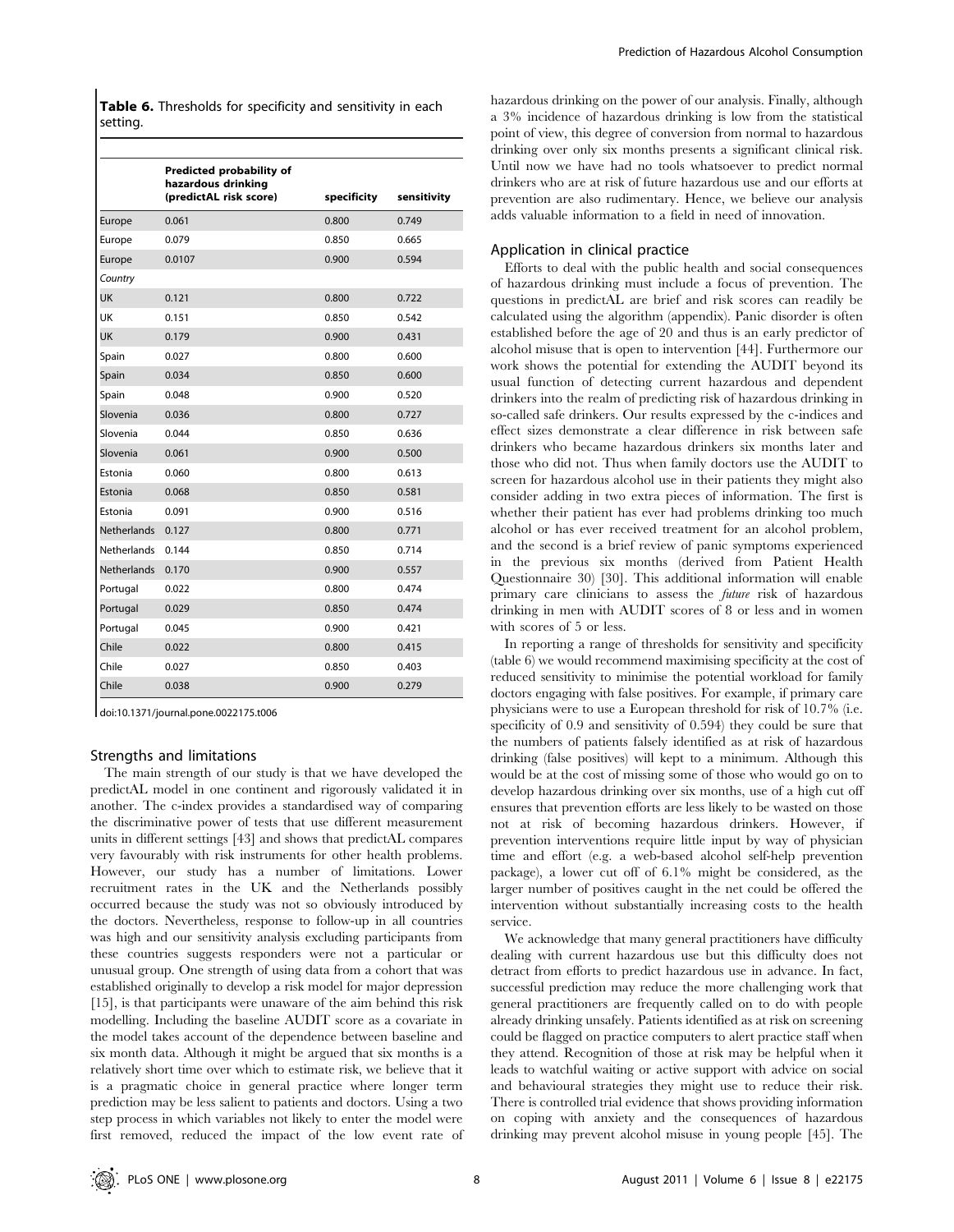application of strategies for the prevention of hazardous drinking in primary care would benefit from further study.

## Conclusions

This predictAL risk model for development of hazardous consumption in safe drinkers compares favourably with risk algorithms used in other medical settings and may be useful in prevention of alcohol disorders. We also suggest that this is an advance that takes the AUDIT beyond simply the detection of current hazardous use.

## Supporting Information

Box S1 Examples of a range of predicted probabilities of hazardous drinking at baseline. AUDIT scores of 8 or more in men and 5 or more in women were defined as hazardous drinking.

(DOCX)

#### References

- 1. Ezzati M, Lopez AD, Rodgers A, Vander Hoorn S, Murray C, et al. (2002) Selected major risk factors and global and regional burden of disease. The Lancet November 2;360(9343): 1347–60.
- 2. Reid MC, Fiellin DA, O'Connor PG (1999) Hazardous and Harmful Alcohol Consumption in Primary Care. Arch Intern Med 9;159(15): 1681–9.
- 3. Saunders JB, Aasland OG, Barbor TF, de la Fuente JA, Grant M (1993) Development of the Alcohol Use Disorders Identification Test (AUDIT): WHO Collaborative Project on Early Detection of Persons with Harmful Alcohol Consumption-II. Addiction 88: 791–804. 2008.
- 4. Aalto M, Alho H, Halme JT, Seppa K (2009) AUDIT and its abbreviated versions in detecting heavy and binge drinking in a general population survey. Drug Alcohol Depend 1;103(1–2): 25–9.
- 5. Smothers BA, Yahr HT, Ruhl CE (2004) Detection of Alcohol Use Disorders in General Hospital Admissions in the United States. Arch Intern Med 12;164(7): 749–56.
- 6. Berner MM, Harter M, Kriston L, Lohmann M, Ruf D, et al. (2007) Detection and management of alcohol use disorders in German primary care influenced by non-clinical factors. Alcohol Alcohol 42(4): 308–16.
- 7. Coulton S, Drummond C, James D, Godfrey C, Bland J, et al. (2006) Opportunistic screening for alcohol use disorders in primary care: comparative study. BMJ 332(7540): 511–7.
- 8. Anderson P, Kaner E, Wutzke S, Wensing M, Grol R, et al. (2003) Attitudes and management of alcohol problems in general practice: descriptive analysis based on findings of a World Health Organization international collaborative survey. Alcohol Alcohol 38(6): 597–601.
- 9. Kaner E, Beyer F, Dickinson H, Pienaar E, Campbell F, et al. (2007) Effectiveness of brief alcohol interventions in primary care populations. Cochrane Database of Systematic Reviews, (2. Art. No.: CD004148. DOI: 10.1002/14651858.CD004148.pub3.).
- 10. McCarty C, Ebel B, Garrison M, DiGiuseppe D, Christakis D, et al. (2004) Continuity of Binge and Harmful Drinking From Late Adolescence to Early Adulthood. Pediatrics 114(3): 714–9.
- 11. Harrison E, Desai R, McKee S (2008) Nondaily Smoking and Alcohol Use, Hazardous Drinking, and Alcohol Diagnoses Among Young Adults: Findings From the NESARC. Alcohol Clin Exp Res 32: 2081–7.
- 12. Halme J, Seppa K, Alho H, Pirkola S, Poikolainen K, et al. (2008) Hazardous drinking: prevalence and associations in the finnish general population. Alcohol Clin Exp Res 32: 1615–22.
- 13. Koopman C, Wanat SF, Whitsell S, Westrup D, Matano RA (2003) Relationships of alcohol use, stress, avoidance coping, and other factors with mental health in a highly educated workforce. Am J Health Promot 17(4): 259–68.
- 14. Anderson KM, Wilson PW, Odell PM, Kannel WB (1991) An updated coronary risk profile. A statement for health professionals. Circulation 83(1): 356–62.
- 15. King M, Walker C, Levy G, Bottomley C, Royston P, et al. (2008) Development and Validation of an International Risk Prediction Algorithm for Episodes of Major Depression in General Practice Attendees: The PredictD Study. Arch Gen Psychiatry 65(12): 1368–76.
- 16. King M, Weich S, Torres F, Svab I, Maaroos H, et al. (2006) Prediction of depression in European general practice attendees: the PREDICT study. BMC Public Health 6(1): 6.
- 17. Barbor TF, de la Fuente JR, Saunders J, Grant M (1989) The alcohol use disorders identification test: Guidelines for the use in primary health care. Geneva: World Health Organisation.

## Acknowledgments

Michael King had full access to the data and takes responsibility for their integrity and the accuracy of the data analysis. We thank all patients and general practice staff who took part; the European Office at University College London for their administrative assistance at the coordinating centre, Mr. Kevin McCarthy the project's scientific officer in the European Commission, Brussels, for his helpful support and guidance, the UK MRC General Practice Research Framework (MRC GPRF), Ms. Louise Letley, from the MRC GPRF the general practitioners of the Utrecht General Practitioners' Network and the Camden and Islington Mental Health and Social Care Trust. We also acknowledge the Maristán network through which the collaboration in Spain, Portugal, the UK and Chile first developed.

#### Author Contributions

Conceived and designed the experiments: IN MK. Performed the experiments: MK IN IS H-IM MG MX VB FT-G JAB-S DR AA SS BC. Analyzed the data: IN MK LM. Wrote the paper: IN MK LM. Read and agreed to the final draft of the manuscript: IN MK LM IS MG H-IM MX VB FT-G JAB-S DR AA SS BC.

- 18. McKenzie DP, McFarlane AC, Creamer M, Ikin J, Forbes A, et al. (2006) Hazardous or harmful alcohol use in Royal Australian Navy veterans of the 1991 Gulf War: Identification of high risk subgroups. Addictive Behaviors 31(9): 1683–94.
- 19. Tomkins S, Saburova L, Kiryanov N, Andreev E, McKee M, et al. (2007) Prevalence and socio-economic distribution of hazardous patterns of alcohol drinking: study of alcohol consumption in men aged 25–54 years in Izhevsk, Russia. Addiction 102(4): 544–53.
- 20. Robins LN, Wing J, Wittchen HU, Helzer JE, Barbor TF, et al. (1988) The Composite International Diagnostic Interview. An epidemiologic Instrument suitable for use in conjunction with different diagnostic systems and in different cultures. Arch Gen Psychiatry 45(12): 1069–77.
- 21. World Health Organisation (1997) Composite International Diagnostic Interview (CIDI). Version 2.1. Geneva: WHO.
- 22. Karasek RA, Theorell T (1990) Healthy work: stress, productivity, and the reconstruction of working life. New York: Basic Books.
- 23. Weich S, Lewis G (1998) Poverty, unemployment, and common mental disorders: population based cohort study. BMJ 317(7151): 115–9.
- 24. Jenkinson C, Layte R, Jenkinson D, Lawrence K, Petersen S, et al. (1997) A shorter form health survey: can the SF-12 replicate results from the SF-36 in longitudinal studies? J Public Health Med 19(2): 179–86.
- 25. Taylor JF, Rosen RC, Leiblum SR (1994) Self-report assessment of female sexual function: psychometric evaluation of the Brief Index of Sexual Functioning for Women. Arch Sex Behav 23(6): 627–43.
- Tyrer P. Personality disorder and social functioning. In: Peck DF, Shapiro CM, eds. (1990) Measuring Human Problems: a Practical Guide. Chichester; New York: Wiley & Sons, 119–42.
- 27. Fink LA, Bernstein D, Handelsman L, Foote J, Lovejoy M (1995) Initial reliability and validity of the childhood trauma interview: a new multidimensional measure of childhood interpersonal trauma. Am J Psychiatry 152(9): 1329–35.
- 28. King M, Speck P, Thomas A (1995) The Royal Free interview for religious and spiritual beliefs: development and standardization. Psychol Med 25(6): 1125–34.
- 29. Qureshi N, Bethea J, Modell B, Brennan P, Papagergiou A, et al. (2005) Collecting genetic information in primary care: evaluating a new family history tool. Fam Pract 22(6): 663–9.
- 30. Spitzer RL, Kroenke K, Williams JB (1999) Validation and utility of a self-report version of PRIME-MD: the PHQ primary care study. Primary Care Evaluation of Mental Disorders. Patient Health Questionnaire. JAMA 282(18): 1737–44.
- 31. Brugha T, Bebbington P, Tennant C, Hurry J (1985) The List of Threatening Experiences: a subset of 12 life event categories with considerable long-term contextual threat. Psychol Med 15(1): 189–94.
- 32. Janssen I, Hanssen M, Bak M, Bijl RV, de Graaf R, et al. (2003) Discrimination and delusional ideation. Br J Psychiatry 182: 71–6.
- 33. Blaxter M (1990) Health and Lifestyles. London: Routledge.
- 34. Royston P (2005) Multiple imputation of missing values: Update of ice. Stata Journal 5(4): 527–36.
- 35. White IR, Royston P, Wood AM (2011) Multiple imputation using chained equations: Issues and guidance for practice. Statistics in Medicine 30: 377–399.
- 36. Rubin DB (1987) Multiple imputation for non-response in surveys. New York: John Wiley and Sons.
- 37. Mallett S, Royston P, Waters R, Dutton S, Altman D (2010) Reporting performance of prognostic models in cancer: a review. BMC Medicine 8: 21.
- 38. Harrell FE (2001) Regression Modelling Strategies. New York: Springer.